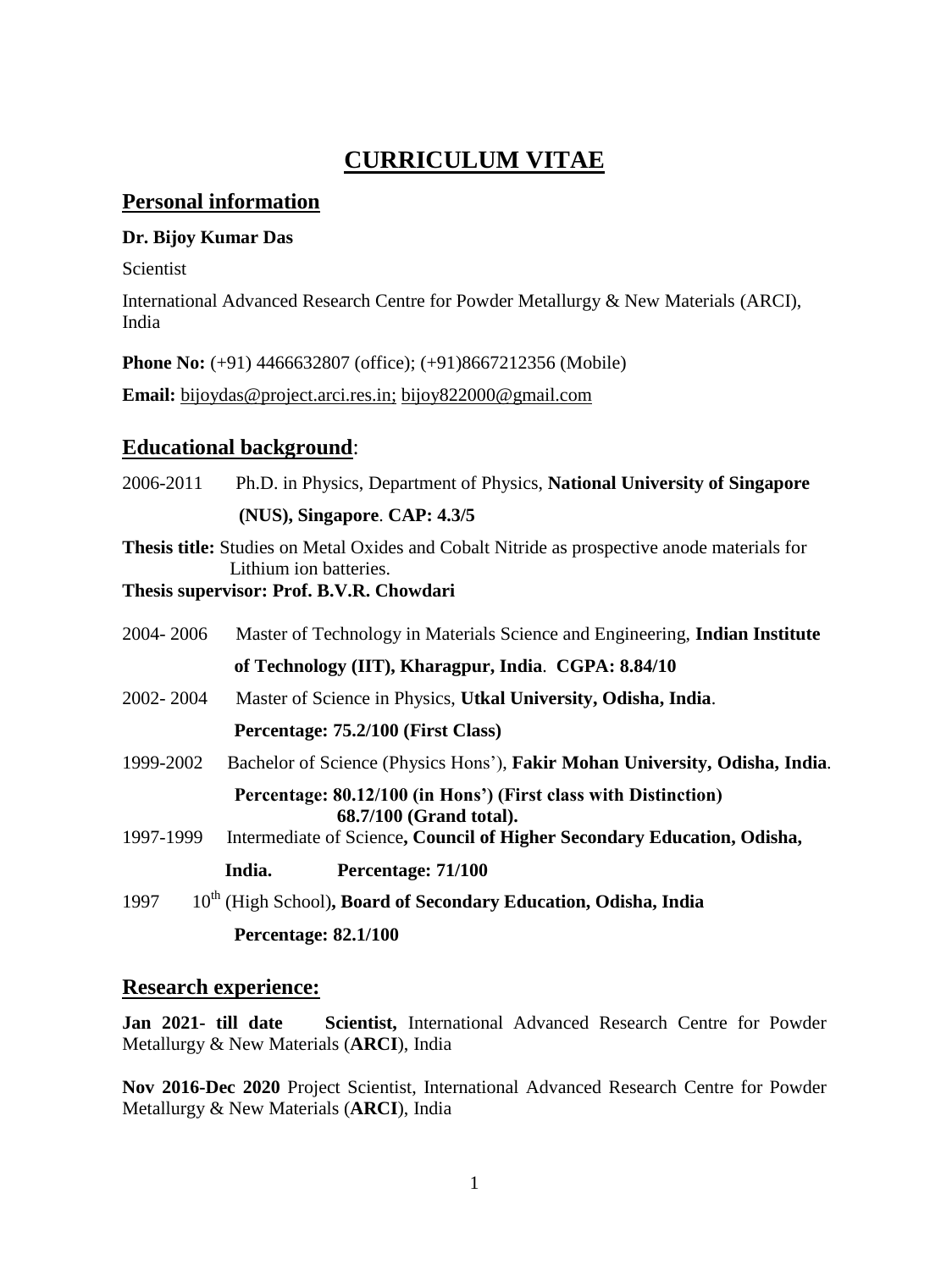**Jan 2012- Oct 2016** Scientist, Helmholtz Institute Ulm (HIU), Institute of Nanotechnology (INT), **Karlsruhe Institute of Technology**, **Germany**.

**Jan 2011-Dec 2011** Postdoctoral Researcher, **KTH (Royal Institute of Technology), Stockholm, Sweden**.

### **Ongoing project**:

- 1. **Project title:** Low cost sodium ion battery for grid and off-grid storage applications  **Role:** Principal Investigator  **Amount:** 64.54 Lakhs  **Duration:** 3 years  **Funding Agency:** Department of Science and Technology (DST), India
- 2. **Project title:** Lithium ion batteries for Electric Vehicle application (TRC project)  **Role:** Scientist

 **Amount:** 100.0 Cr

 **Duration:** 5 years

 **Funding Agency:** Department of Science and Technology (DST), India

### **Teaching experience:**

**01/2007-01/2010** Laboratory Assistant (Engineering Physics Laboratory), National University of Singapore, Singapore.

**Responsibility**: Teaching engineering physics experiments, designing experiments, conducting laboratory sessions, conducting viva and grading exam reports for undergraduate engineering students.

### **Research Interest:**

- (a) Lithium ion batteries for stationary and electric vehicle applications.
- (b) Sodium ion batteries for grid/off-grid storage application.
- (c) Supercapacitors
- (d) Tunable magnetism
- (e) Magnetocaloric materials

### **Thesis guided/guiding: Post-doctorate:** 1

**Ph.D./JRF:** 2 (on going) **M.Sc./M.Tech.:** 10 (completed)  **B. Tech:** 2 (Completed)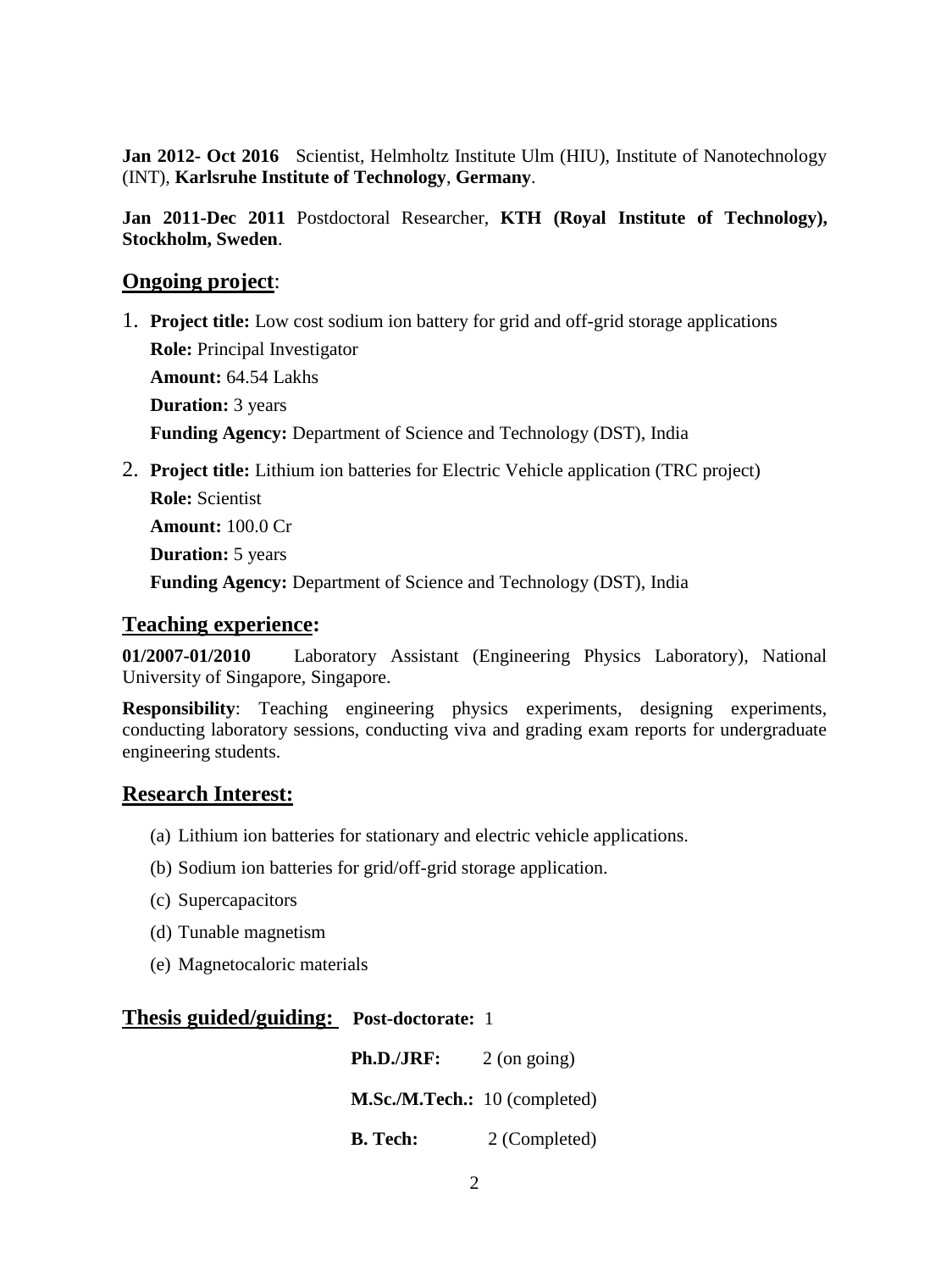# **Honors and awards:**

- Best Researcher Award in International Scientist Awards on Engineering, Science and Medicine, 04<sup>th</sup> -05<sup>th</sup> July 2020, Coimbatore, India given by VDGOOD Technology.
- Nominated for Best Young Scientist Research award under IUMRS-MRS Singapore **2019**.
- Received  $2<sup>nd</sup>$  Best Poster award in Industry-Academia Conclave on Energy Storage organized by DST, Govt of India held on 30<sup>th</sup> November 2019 at MNIT, Jaipur.
- Received Best Poster award in Second International Meeting on Clean Energy Materials Innovation Challenge IC6, Mission Innovation organized by DST, Govt. of India on 21-22nd February **2019** at IIT Delhi.
- Graduate Research Scholarship, National University of Singapore, Singapore, **2006- 2010**.
- Postgraduate scholarship, Council for Scientific and Industrial Research (CSIR), Govt. of India, **2005-2006**.
- Postgraduate scholarship, Ministry of Human Resources and Development (MHRD), Govt. of India, **2004-2005.**
- National Scholarship from higher secondary to Master of Science **(1997-2004)**, Govt. of India.
- Best graduate award being placed in first rank in Physics (Hon's), **2002**.
- Qualified the prestigious Graduate Aptitude Test in Engineering (GATE)-**2004**, with 97 percentile; All India rank-83.
- Qualified CSIR-UGC NET (JRF) in Physics-**2004.**
- Qualified Joint Entrance Screening Test (JEST) in Physics-**2004.**

# **Patents:**

- **1.** "Microwave assisted sol-gel process for preparing in-situ carbon coated electrode materials and the product there of," **Bijoy Kumar Das**, P. Laxman Manikanta, N. Lakshmipriya, R. Gopalan, G. Sundararajan, **Indian Patent 201911008004**.
- **2.** Microwave assisted sol-gel process for preparing in-situ carbon coated electrode materials and the product thereof", **Bijoy Kumar Das**, P. Laxman Manikanta, N. Lakshmipriya, R. Gopalan, G. Sundararajan, **European Patent: 20763813.1.**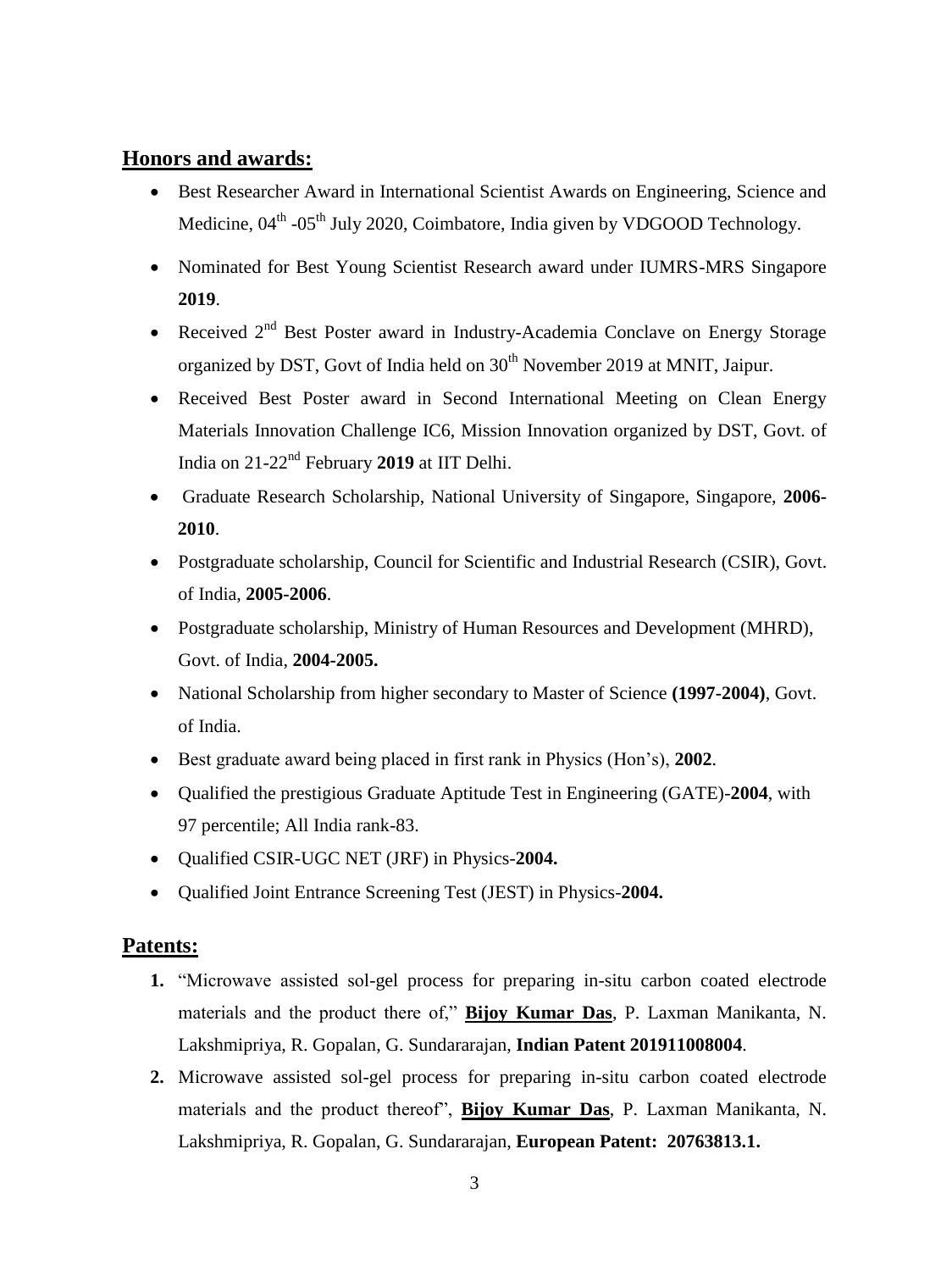- **3.** Microwave assisted sol-gel process for preparing in-situ carbon coated electrode materials and the product thereof", **Bijoy Kumar Das**, P. Laxman Manikanta, N. Lakshmipriya, R. Gopalan, G. Sundararajan, **Japanese Patent: 2020-550159.**
- **4.** Microwave assisted sol-gel process for preparing in-situ carbon coated electrode materials and the product thereof", **Bijoy Kumar Das**, P. Laxman Manikanta, N. Lakshmipriya, R. Gopalan, G. Sundararajan, **Korean Patent: 10-2020-7025994.**
- **5.** Reversible alteration of a magnetic state of a material" **Bijoy Kumar Das**, Subho Dasgupta, Horst Hahn, Robert Kruk, **European Patent 13172431.2.**

#### **Book Chapter:**

**1.** Intercalation-based Layered Materials for Rechargeable Sodium-ion Batteries, **Bijoy Kumar Das**, R. Gopalan, Published in **Layered Materials for Energy Storage and Conversion, RSC Publisher (2019),** [http://dx.doi.org/10.1039/9781788016193.](http://dx.doi.org/10.1039/9781788016193)

# **List of publications (***h- index***: 16) (i10 index- 18) (Total citation-779): Total publications (Published/under consideration) >35; (Selected publications are listed)**

- **1.** "Electric-Potential-Induced Complete Control of Magnetization in MnZnSb Metallic Ferromagnets" Martin Møller Greve, **Bijoy Das**, Ibrahim Issac, Ralf Witte, Di Wang, Robert Kruk, Horst Hahn, Subho Dasgupta (2020) (In Press).
- **2.** "Scalable synthesis and kinetic studies of carbon coated sodium titanate: A promising ultra-low intercalation voltage anode for sodium ion battery", P. Laxman Mani Kanta, M. Venktesh, Satyesh Kumar Yadav, B. Das\*, R. Gopalan, **Trans. Ind. Nation. Acad. Eng. 5 (2020) 475-483.**
- **3.** "Magnetocaloric properties and critical exponents in anti-PbFCl type ZnMnSb room temperature ferromagnet", D.K. Dinkar, M. Palit, R. Gopalan, **B. Das**\*, **J. Magn. Magn. Mater. 489 (2019) 165437.**
- **4.** "Investigation on polyvinyl alcohol and sodium alginate as aqueous binders for lithium titanium oxide anode in lithium ion batteries", V.V.N. Phanikumar, V. Rao Rikka, **B. Das**, R. Gopalan, B.V. A. Rao, R. Prakash. **Ionics** 25 (2019) 2549-2561.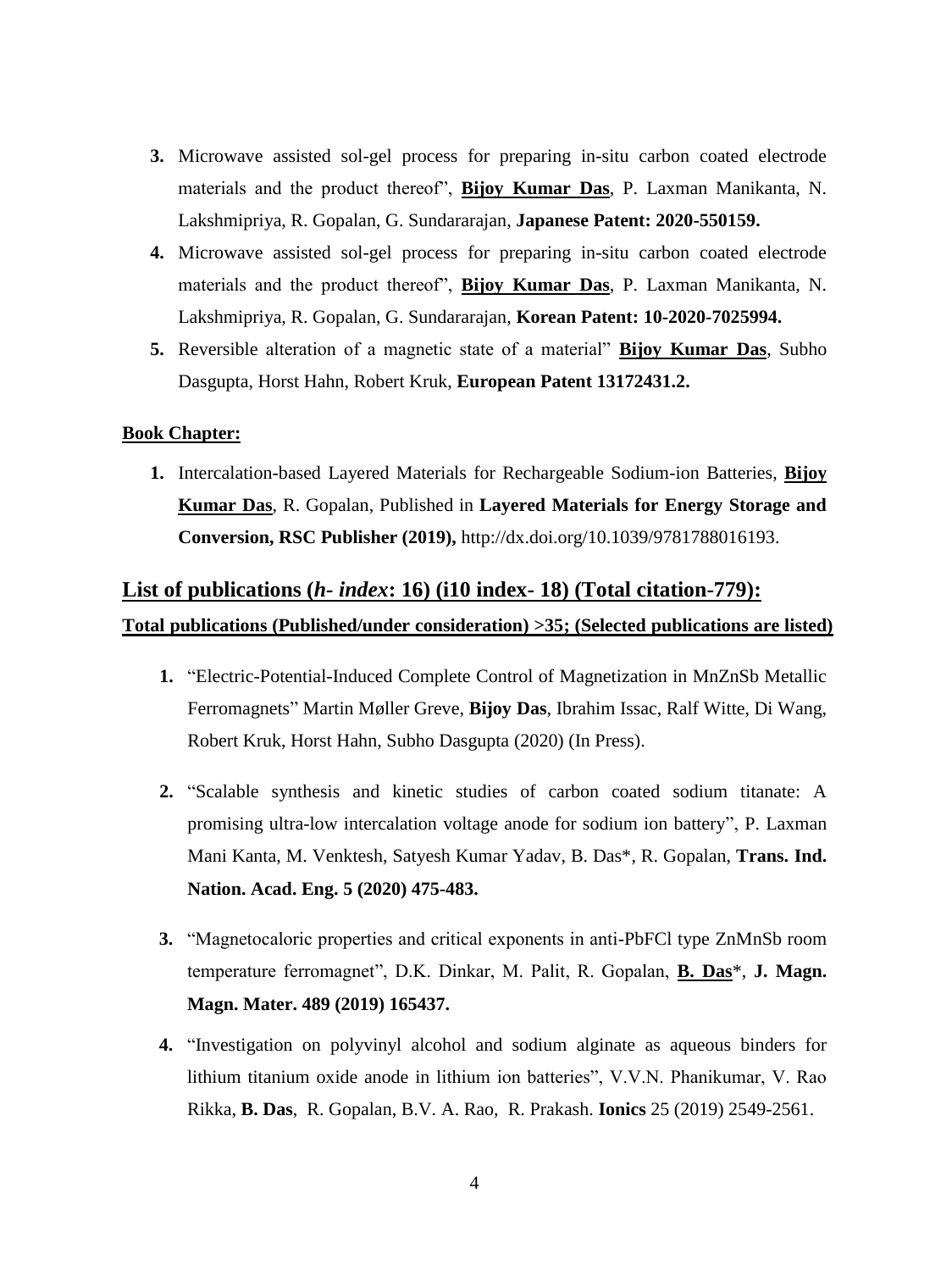- **5.** "Effects of surfactant on the structural and magnetic properties of hydrothermally synthesized NiFe<sub>2</sub>O<sub>4</sub> nanoparticles" D. K. Dinkar, **B. Das**\*, R. Gopalan, B S. Dehiya, **Materials Chemistry and Physics 218 (2018) 70-76**.
- **6.** "Tamarind seed skin derived fiber like carbon nanostrutcures as novel anode material for lithium-ion battery" S. R. Sahu, D. Parimala Devi, V. V. N. Phanikumar, T. Ramesh, N. Rajalakshmi, G. Praveena, R. Prakash, **B. Das**\*, R. Gopalan, **Ionics 24 (2018) 3413-3421.**
- **7.** ''Towards on-and-off magnetism: reversible electrochemistry to control magnetic phase transitions in spinel ferrites'' S. Dasgupta, **B. Das**, Q. Li, T. Baby, S. Indris, M. Knapp, H. Ehrenberg, K. Fink, R. Kruk, H. Hahn, **Adv. Funct. Mater. 26 (2016) 7507-7515.**
- **8.** "Improved Li- storage performance of heat-treated InFeCoO<sub>4</sub> spinel prepared by glycine assisted chemical route'' **B. Das\***, M.V. Reddy, BVR Chowdari, **Ionics 22 (2016) 1585-1591.**
- **9.** Enhancement of electrochemical performance by simultaneous substitution of Ni and Mn with Fe in Ni-Mn spinel cathodes for Li-ion batteries, [N.](https://www.scopus.com/authid/detail.uri?authorId=55897844300&eid=2-s2.0-84979651488) Kiziltas-Yavuz, [M.](https://www.scopus.com/authid/detail.uri?authorId=56209156700&eid=2-s2.0-84979651488) Yavuz, S. Indris, N. N. Bramnik, M. Knapp, O. Dolotko, **B. Das**, H. Ehrenberg, A. Bhasker, **J. Power Sources 327 (2016) 507-518**.
- **10.** ''SnO and SnO.CoO nanocomposite as high capacity anode materials for lithium ion batteries'' **B. Das\***, M. V. Reddy, B.V.R. Chowdari, **Materials Research Bulletin 74 (2016) 291–298.**
- **11.** [Vanadium and Chromium Molecular Cluster Batteries \(MCB\): Li-Storage in](javascript:void(0))  [Transition Metal Complexes](javascript:void(0)) J Rinck, **B. Das**, M Fichtner, **ECS Meeting** Abstracts, **(2016) 246-246.**
- **12.** High performance metal nitrides, MN ( $M = Cr$ , Co) nanoparticles for non-aqueous hybrid supercapacitors. **B. Das\***, M. Behm, G. Lindbergh, M. V. Reddy, B.V.R. Chowdari, **Advanced Powder Technology 26 (2015) 783.**
- **13.** Intercalation-Driven Reversible Control of Magnetism in Bulk Ferromagnets. S. Dasgupta, **B. Das,** M. Knapp, R.A. Brand, H. Ehrenberg, R. Kruk and H. Hahn, **Adv. Mater. 26 (2014) 4639-4644. (Cover page).**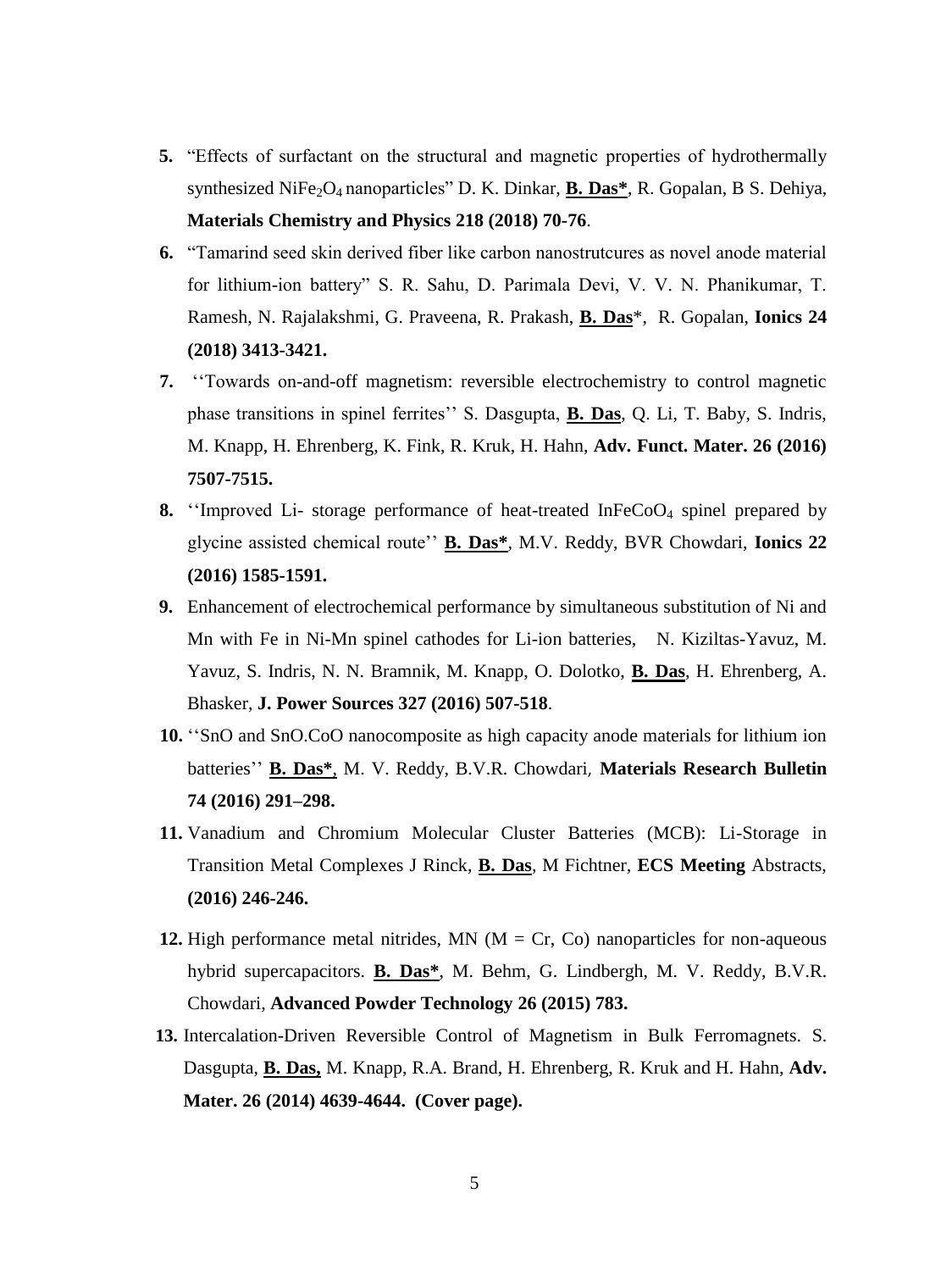- **14.** LiF/Fe/V<sub>2</sub>O<sub>5</sub> nanocomposite as high capacity cathode for Lithium ion batteries, **B. Das\***, A.Pohl, VSK Chakravadhanula,C. Kübel, M. Fichtner, **J. Power Sources 267 (2014) 203-211.**
- **15.** Ferromagnets: Intercalation‐ Driven Reversible Control of Magnetism in Bulk Ferromagnets, Dasgupta, **B. Das**, M Knapp, RA Brand, H Ehrenberg, R Kruk, H Hahn, **Advanced Materials 26 (2014) 4751-4751** (Cover Page).
- **16.** A disc- like Mo- metal cluster compound,  $Co_2Mo_3O_8$  as high capacity anode for Lithium ion batteries, **B. Das\***, M. V. Reddy, S. Tripathy, BVR Chowdari, **RSC Advances 4 (2014) 33883.**
- **17.** Oxidation state and local structure of a high-capacity LiF/Fe(V2O5) conversion cathode for Li-ion batteries, A.H. Pohl, A.A. Guda, V.V. Shapovalov, R. Witte, **B. Das**, F. Scheiba, J. Rothe, A.V. Soldatov, M. Fichtner, **Acta Mater. 68 (2014) 179.**
- **18.** A Disc-Like Mo-Metal Cluster Compound, Co<sub>2</sub>Mo<sub>3</sub>O<sub>8</sub>, as a High Capacity Anode for Lithium Ion Batteries. **[B. Das\\*](http://www.researchgate.net/profile/B_Das5),** [M. V. Reddy,](http://www.researchgate.net/researcher/2058779166_M_V_Reddy) [S. Tripathy,](http://www.researchgate.net/profile/Sudhiranjan_Tripathy) [B. V. R. Chowdari](http://www.researchgate.net/researcher/75408482_B_V_R_Chowdari) , **[ChemInform](http://www.researchgate.net/journal/1522-2667_ChemInform) 49 (2014); DOI: 10.1002/chin.201449010**.
- **19.** Li- storage of Fe<sub>3</sub>O<sub>4</sub>/C composite prepared by one- step carbothermal reduction method, **B. Das,** M. V. Reddy, B.V.R. Chowdari, **J. Alloys Compd. 565 (2013) 90.**
- **20.** X-ray absorption spectroscopy and energy storage of Ni- doped Cobalt Nitride;  $(Ni_{0.33}Co_{0.67}N)$  prepared by a simple synthesis route, **B. Das,** M. V. Reddy, B.V.R. Chowdari, **Nanoscale, 5 (2013) 1961**.
- **21.** Synthesis of porous-CoN nanoparticles and their application as a high capacity anode for lithium-ion batteries, **B. Das,** M. V. Reddy, G.V. Subba Rao, B.V.R. Chowdari, **J. Mater. Chem., 22 (2012) 17505**.
- **22.** Synthesis and Li-storage behavior of CrN nanoparticles, **B. Das,** M. V. Reddy, G.V. Subba Rao, B.V.R. Chowdari, **RSC Adv., 2 (2012) 9022.**
- **23.** "Nano- phase tin hollandites,  $K_2(M_2Sn_6)O_{16}$  (M = Co, In) as anodes for lithium ion batteries" **B. Das,** M. V. Reddy, G.V. Subba Rao, B.V.R. Chowdari, **J. Mater. Chem., 21 (2011) 1171**.
- **24.** "Nano- composites,  $\text{SnO}(VO)_x$  as anodes for lithium ion batteries" **B. Das**, M.V. Reddy, G.V. Subba Rao, B.V. R. Chowdari, **J. Solid State Electrochem. 15 (2011) 259**.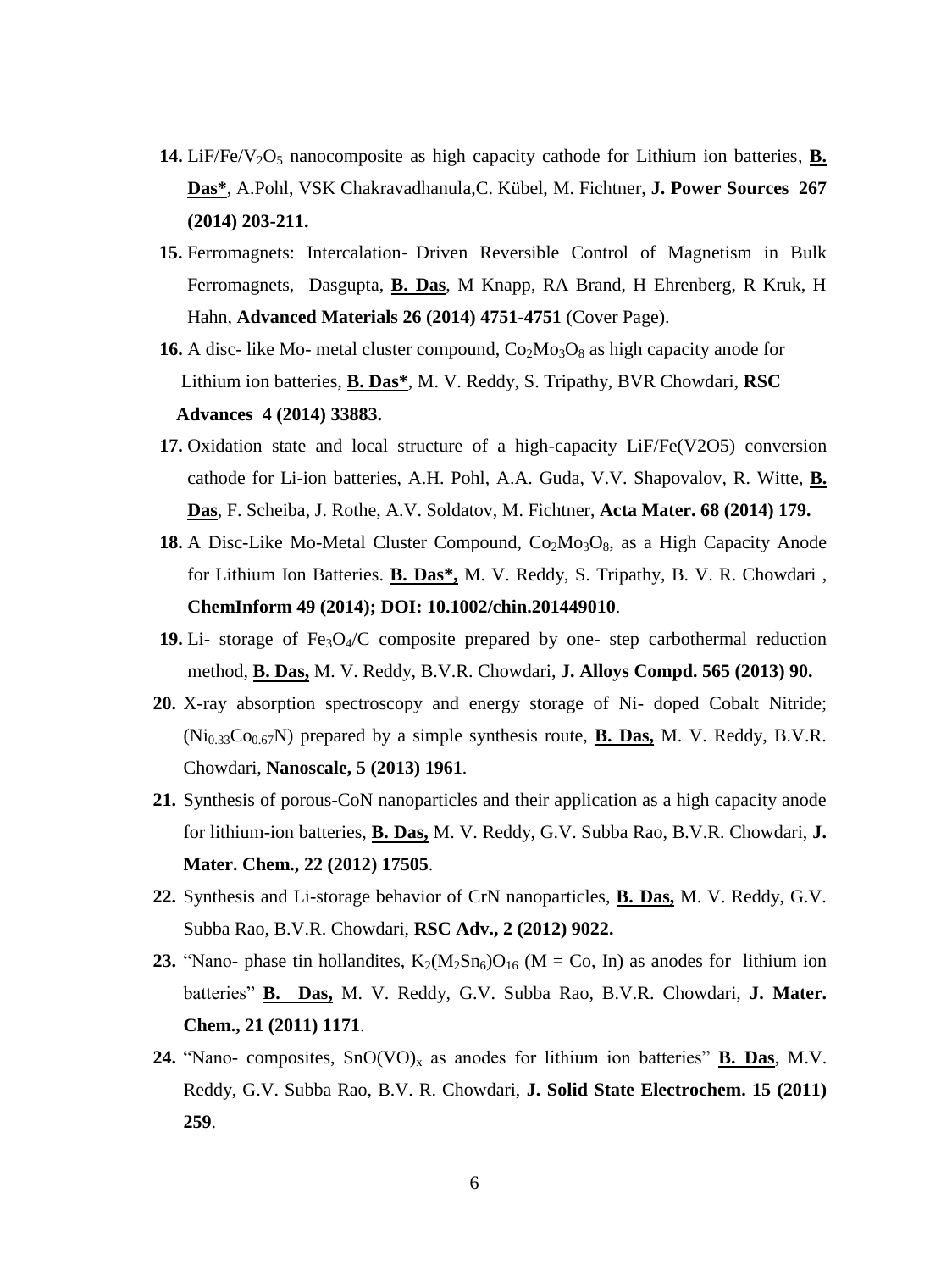- **25.** "Li-cycling behavior of Mo-cluster compounds,  $A_2M_0^3O_8$  ( $A = Zn$ , Co)" **B. Das**, M. V. Reddy, G. V. Subba Rao, B. V. R. Chowdari, 12th Asian Conference on **Solid State Ionics (2010)**, China.
- **26.** "Nanoflake CoN as a high capacity anode for Li- ion batteries" **B. Das,** M. V. Reddy, P. Malar, Osipowicz Thomas, G.V. Subba Rao, B.V.R. Chowdari, **Solid State Ionics, 180 (2009) 1061**.
- **27.** "Carbothermal synthesis, spectral and magnetic characterization and Li- cyclability of the Mo- cluster compounds,  $LiYMo<sub>3</sub>O<sub>8</sub>$  and  $Mn<sub>2</sub>Mo<sub>3</sub>O<sub>8</sub><sup>''</sup>$  **B. Das,** M.V. Reddy, C. Krishnamoorthy, S. Tripathy, R. Mahendiran, G.V. Subba Rao, B.V. R. Chowdari, **Electrochim. Acta, 54 (2009) 3360**.
- **28.** "Hollandite-type compounds,  $K_2(In_2Sn_6)O_{16}$  and  $K_2(C_2Sn_6)O_{16}$  as anodes for lithium batteries" **B. Das,** M. V. Reddy, G.V. Subba Rao, B.V.R. Chowdari. Proceedings of the 11<sup>th</sup> Asian conference on **Solid State Ionics**, (2008) 69-77.
- **29.** "Synthesis of Mo- cluster compound,  $LiH_0M_0^3O_8$  by Carbothermal reduction method and it's reactivity towards Li" **B. Das**, M. V. Reddy, G.V. Subba Rao, B.V.R. Chowdari, **J. Solid State Electrochem.**, **12 (2008) 953-959**.

## **Invited/contributed oral presentation in international/national conferences:**

- **1.** "Batteries for Electric Vehicles", **Bijoy Kumar Das**, AICTE sponsored Online Short Term training Programme (STTP) on "Recent Advances on Hybrid and Electric Vehicle Technologies" during 16th -21st of November 2020. (**Invited**)
- **2.** "Low-cost and high specific energy Li-S batteries: Challenges towards it's practical applications" **Bijoy Kumar Das**, Workshop on Advance Battery Technology: Beyond Lithium-ion, ARAI-IESA Jt. online Proficiency Improvement Programme (oPIP), 06<sup>th</sup> -08th October 2020 (**Invited**).
- **3.** "Low-cost sodium ion battery for grid and off-grid applications" P. Laxman Mani Kanta, M. Venkatesh, N. Lakshmi Priya, **Bijoy Kumar Das**, Industry-Academia Conclave on Energy Storage held at MNIT Jaipur on 30th November 2019 organized by DST, Govt. of India **(Invited)**.
- **4.** "Carbon coated sodium titanates as ultra-low voltage anode for sodium ion battery" **Bijoy Kumar Das,** P. Laxman Manikanta, R. Gopalan, International Conference on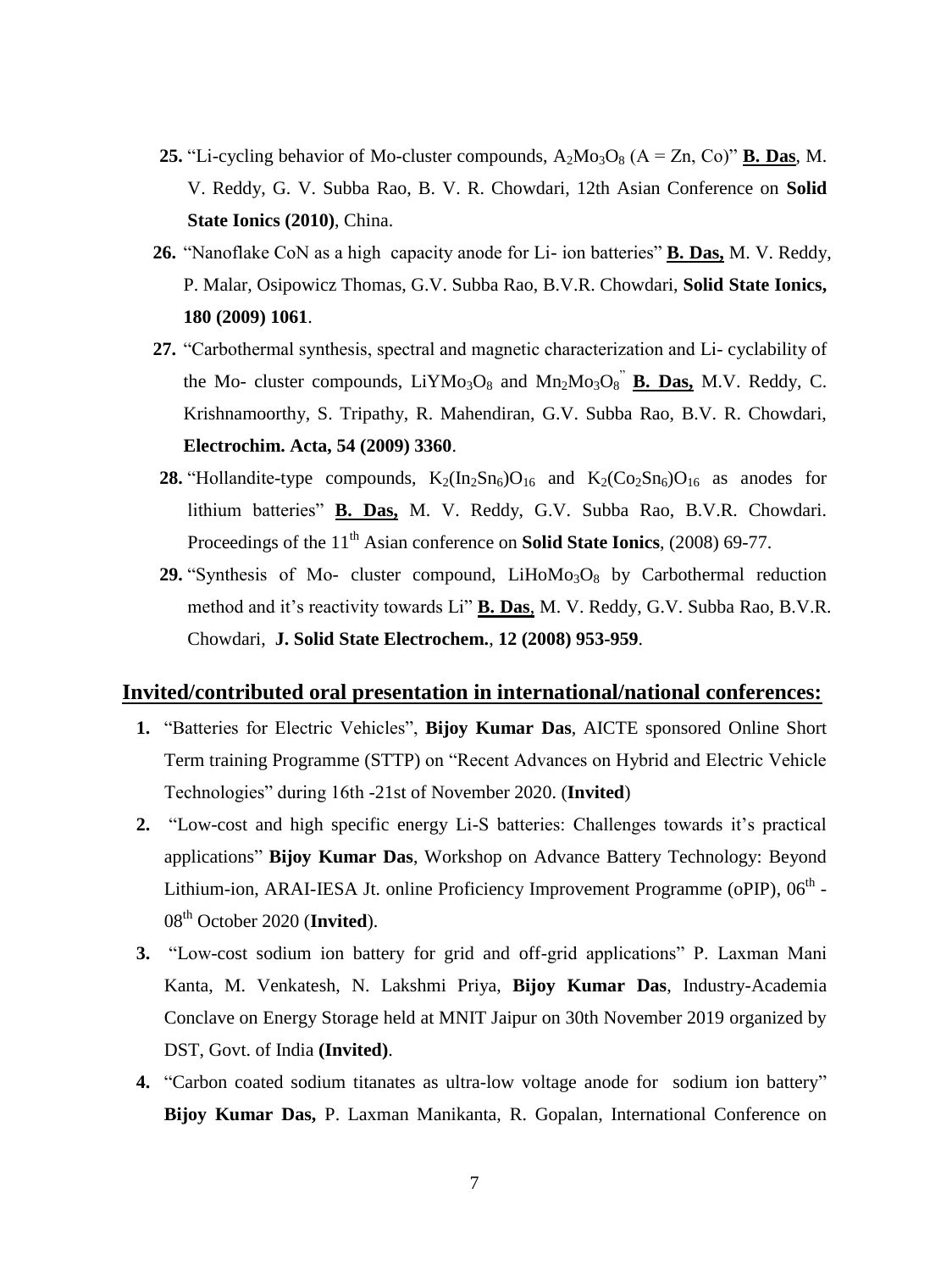Advanced Materials and Processes (ADMAT), Hyderabad, India, 23-25 September 2019.

- **5.** "Towards Rechargeable Sodium-ion Battery- Material's challenges and Developments of their developments" **Bijoy Kumar Das,** R. Gopalan, 3rd International Conference on Advanced Materials (ICAM ), Kottayam, India, 9-11 August 2019 **(Invited).**
- **6.** Improved Electrochemical Performance of Iron and Cobalt Co-substituted Layered P2- Na0.67MnO<sup>2</sup> Cathode Material for Sodium-Ion Battery Application, **Bijoy Kumar Das**, Venkatesh Manchala, R. Gopalan, 10<sup>th</sup> International Conference on Materials for Advanced Technologies (ICMAT), 13-28 June 2019, Singapore.
- **7.** Invited Lecture on "Electrochemical Energy Storage Systems- Materials challenges and developments", **Bijoy Kumar Das**, VIT Vellore, 8th March 2019. (**Invited Lecture**)
- **8.** "Development of low-cost sodium ion batteries for grid and off-grid storage applications", **Bijoy Kumar Das**, 2<sup>nd</sup> International Meeting on Clean Energy Materials Innovation Challenge, 21-22 February 2019 (**Invited**).
- **9.** Electrochemical impedance spectroscopy (EIS) analysis for lithium ion battery", **Bijoy Kumar Das\***, R. Prakash and R. Gopalan, Indian Analytical Science Congress (IASC) 2018, Kerala Chapter.
- **10.** FeF<sub>2</sub>/graphite nanocomposite: Its Li-storage and kinetic studies by electrochemical techniques, **Bijoy Kumar Das**, M. Fichtner, International conference on Energy Science and Technology, Karlsruhe, Germany, 2015.
- **11.** Vanadium and Chromium Molecular Cluster Batteries (MCB): Li- storage and kinetic studies by electrochemical analysis, J. Rinck, **Bijoy Kumar Das**, M. Fichtner, International conference on Energy Science and Technology, Karlsruhe, Germany, 2015.
- **12.** New battery systems based on conversion materials: M. Fichtner, **Bijoy Kumar Das**, M. Helen, A. Pohl, M. Anji Reddy, Zh. Zhao-Karger; Batterieforum Berlin, Germany, 2015.
- 13.  $FeF<sub>2</sub>/Fe<sub>3</sub>O<sub>4</sub>$  core-shell nanocomposite as high capacity cathode for Lithium ion batteries, Bijoy Kumar Das, CVS Kiran, M. Fichtner, 14<sup>th</sup> UECT Ulm Eletrochemical Talks, 2014.
- **14.** Oxidation State and Local Structure of a High-Capacity LiF/Fe( $V_2O_5$ ) Conversion Cathode for Li-Ion Batteries, A.H. Pohl, A.A. Guda, V.V. Shapovalov, R. Witte, **Bijoy**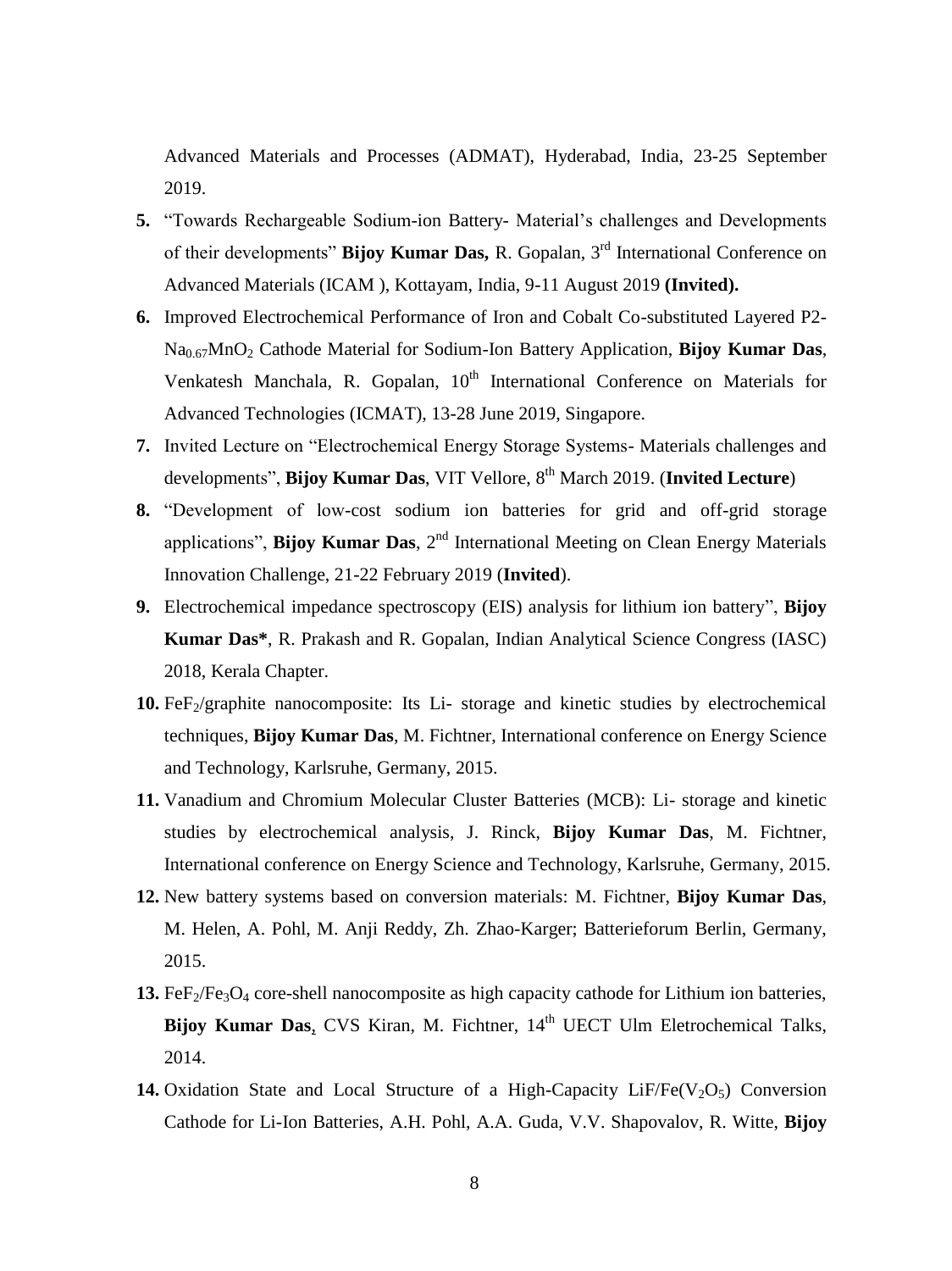**Kumar Das**, F. Scheiba, J. Rothe, A.V. Soldatov, M. Fichtner, ECS meeting abstract:37215 (2014).

- **15.** Oxidation state and local structure of a high-capacity  $LiF/Fe/V<sub>2</sub>O<sub>5</sub>$  conversion cathode for Li-ion batteries, A. Pohl, **Bijoy Kumar Das**, CVS Kiran, M. Fichtner, 14<sup>th</sup> UECT Ulm Electro Chemical Talks, 2014.
- 16. LiF/Fe/V<sub>2</sub>O<sub>5</sub> as high capacity anode for Lithium ion batteries, **Bijoy Kumar Das,** A. Pohl, M. Fichtner,  $2<sup>nd</sup>$  International Conference on Materials for Energy Storage, May 12-16 (2013), Karlsruhe, Germany.
- **17.** "Li-cycling behavior of Mo-cluster compounds,  $A_2M_0$ <sub>3</sub> $O_8$  (A = Zn, Co)" **Bijoy Kumar Das**, M. V. Reddy, G. V. Subba Rao, B. V. R. Chowdari, Proceedings of the 12<sup>th</sup> Asian conference on Solid state Ionics: Fundamental applications and Technological applications; 2-6 May 2010, China. Pages, 820-829.
- **18.** "Studies on CrN nanoparticles as anode material for lithium ion batteries" **Bijoy Kumar Das**, M. V. Reddy, G. V. Subba Rao, B.V.R. Chowdari. Abstract submitted to the 4<sup>th</sup> MRS-S Conference on Advanced Materials, 2010 IMRE, Singapore.
- **19.** "Nanocomposites, (SnO.½ VOx) as anodes for lithium ion batteries" **Bijoy Kumar Das**, M. V. Reddy, G. V. Subba Rao, B.V.R. Chowdari, presented at International conference on materials for advanced Technologies (ICMAT) -2009 held on 28 June - 3 July, 2009 Suntec city, Singapore.
- **20.** "Hollandite-type compounds,  $K_2(In_2Sn_6)O_{16}$  and  $K_2(C_2Sn_6)O_{16}$  as anodes for lithium batteries" **Bijoy Kumar Das**, M. V. Reddy, G.V. Subba Rao, B.V.R. Chowdari. Proceedings of the  $11<sup>th</sup>$  Asian conference on Solid state Ionics: New materials for pollution free Energy devices; 69-77 (2008), India.
- **21.** "Metal cluster compounds, of LiYMo<sub>3</sub>O<sub>8</sub> and Mn<sub>2</sub>Mo<sub>3</sub>O<sub>8</sub> as anode for lithium ion Batteries" **Bijoy Kumar Das**, M. V. Reddy, G. V. Subba Rao, B.V.R. Chowdari. Abstract submitted to the  $3<sup>rd</sup> MRS-S$  conference on Advanced Materials, 2008 IMRE, Singapore.
- $22.$  "Synthesis of Mo- Cluster compound, LiHoMo<sub>3</sub>O<sub>8</sub> by carbothermal reduction method and it's reactivity towards Li" **Bijoy Kumar Das**, M. V. Reddy G. V. Subba Rao, B.V.R. Chowdari, presented at International conference on materials for advanced Technologies (ICMAT) -2007 held on 1-5 July, 2007 Suntec city, Singapore.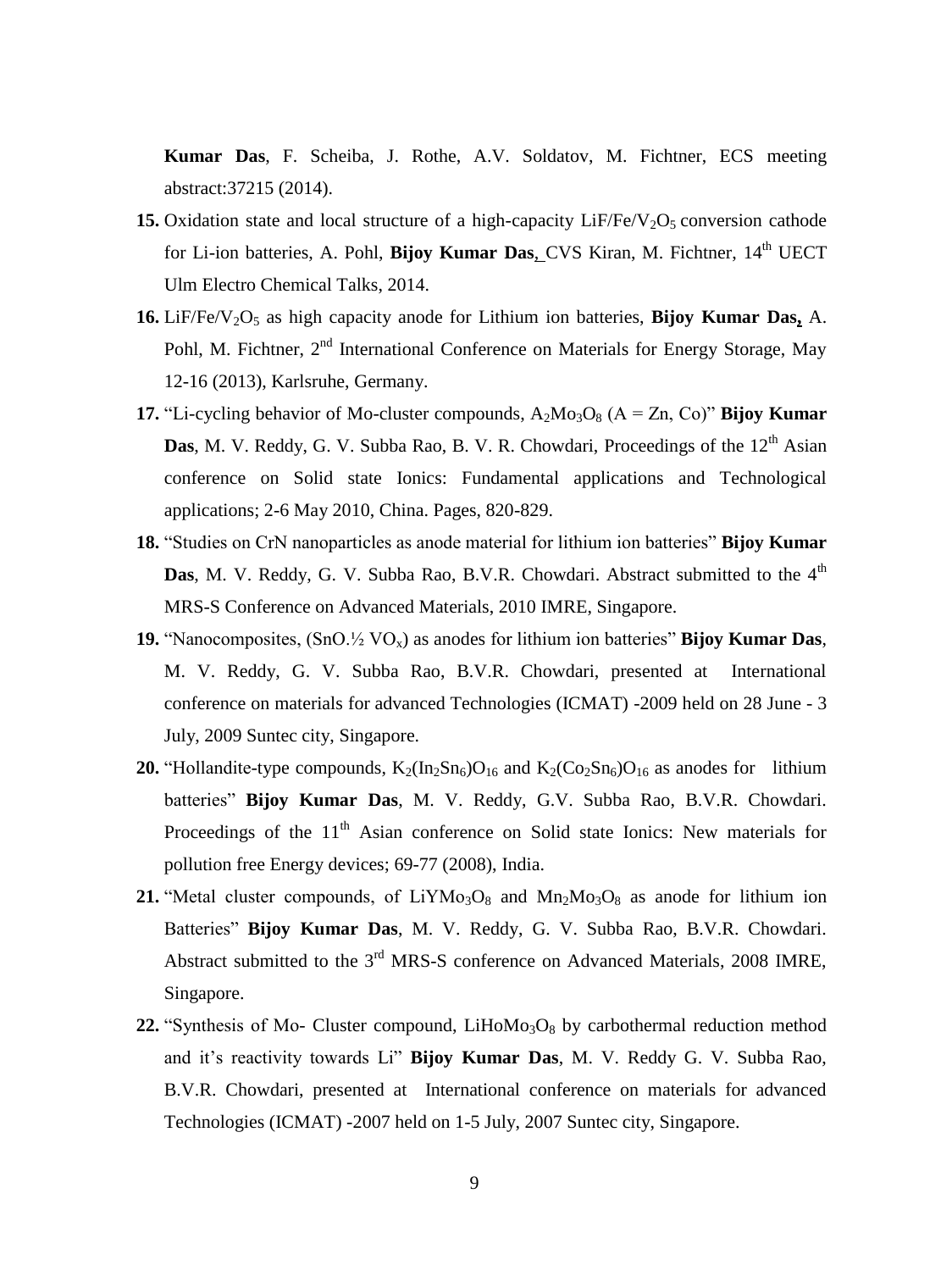## **Reviewer of Journals:**

- 1) ACS Omega
- 2) Journal of Magnetism and Magnetic Materials
- 3) Chemical Communication
- 4) Materials Chemistry and Physics
- 5) Powder Technology
- 6) Nano-Micro Letters
- 7) New Journal of Chemistry
- 8) RSC Advances
- 9) ACS Sustainable Chemistry & Engineering
- 10) Journal of Alloys and Compounds
- 11) Electrochimica Acta
- 12) Materials Research Bulletin

### **Experimental experience:**

#### **(i) Research skills:**

I am well experienced with many physical and chemical techniques for the synthesis of various nanostructured electrode materials for their energy storage applications (Both Lithium and sodium storage). I have experience on many physical characterization techniques such as X-ray diffraction, SEM, TEM, XAS, EDX, FT-IR, Raman spectroscopy, etc. During my Ph.D, I worked on various nanostructured metal oxides and chalcogenides for energy storage applications, such as Li ion batteries. Electrodes made of such structured materials can absorb much more lithium than conventional electrodes and store much more energy. They can also minimize the charging time owing to their reduced dimension. I have developed various nanostructured electrode materials, which showed high and stable specific capacity (700-900 mA h g<sup>-1</sup>), as well as high rate performance (~600 mA h g<sup>-1</sup> at 5000 mA g<sup>-</sup>  $<sup>1</sup>$ ). I have also studied the underneath reaction mechanism and the Li- ion transport kinetics</sup> associated with these electrode materials by using various analytical techniques. During my postdoctoral research, I have extended the work mainly to develop new electrode materials of high specific energy for automobile industry. Currently, I am working on addressing the Liion reaction mechanism, nature of electrode- electrolyte interface and battery degradation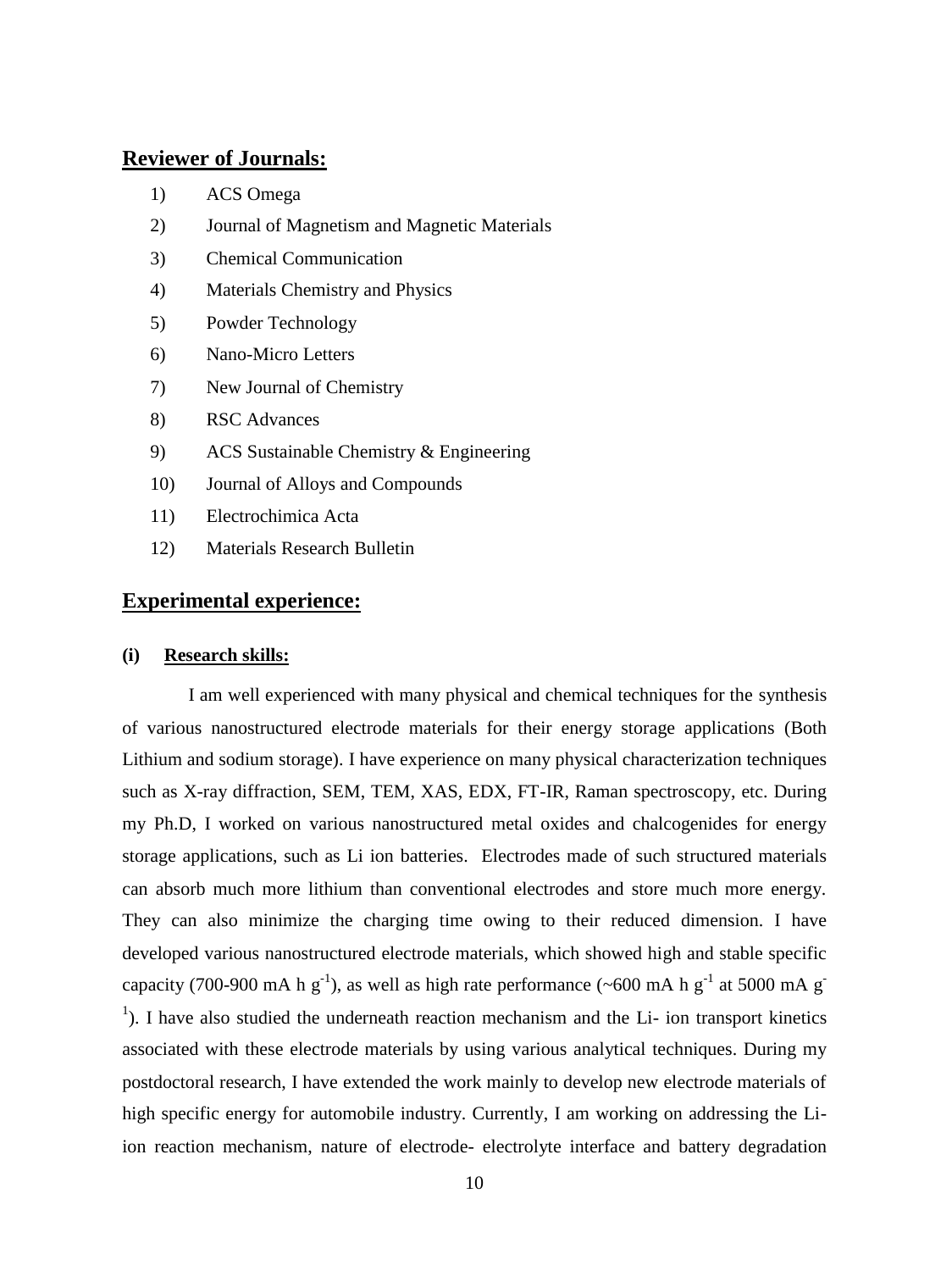through in-situ and ex-situ characterization techniques. I am also working on high specific energy cathode materials based on conversion reaction and optimizing their performance by preparing suitable nanostructures and various nanocomposites. I have developed nanocomposite cathode materials based on conversion reaction, which showed very high reversible capacity (~350 mA h  $g^{-1}$  w.r.t. total weight of electrode materials). Apart from material's development for energy storage and evaluating these materials in Coin cell/Swagelok cell level, I have extended my expertise to develop and demonstrate proto-type Lithium ion battery of 3.0V; 2-10 Ah for electric vehicle applications. I have more than 3 years of experience of working in fabrication of lithium ion cells in pilot-scale. I have also extended my expertise of electrochemistry for tuning the magnetic properties of bulk materials for magnetic switching devices. In this respect, I have demonstrated spectacular change in magnetic properties of bulk materials by lithium intercalation.

### **(ii) Experience in lithium ion cell fabrication in pilot-plant scale:**

- Slurry preparation (Optimization of Rheology and viscosity), Electrode fabrication
- Electrode calendaring, slitting, winding/stacking and Electrolyte filling
- Development of indigenous Lithium ion cell of 1-10 Ah
- Cell formation cycle, cell testing and safety evaluation

### **(iii) Hands on experience in:**

- Powder and thin film X-ray diffraction (XRD)
- Scanning Electron Microscopy (SEM)
- Transmission Electron Microscopy (TEM)
- Fourier-transform Infra-red Spectroscopy (FT-IR)
- Raman Spectroscopy
- Pulsed Laser Deposition
- RF- magnetron sputtering
- UV/Visible spectroscopy
- Electrochemical instruments for characterization (Bitrode, Arbin, Biologic, Zahner, Solatron Impedance analyzer, Autolab etc..)
- Physical Property Measurement System (PPMS)
- Thermal analysis Instrument (TGA/DSC)
- BET surface area Analyzer
- Density measurement for powder sample (Pycnometer)
- Basic experience in Atomic Force Microscopy, Transmission Electron Microscopy.